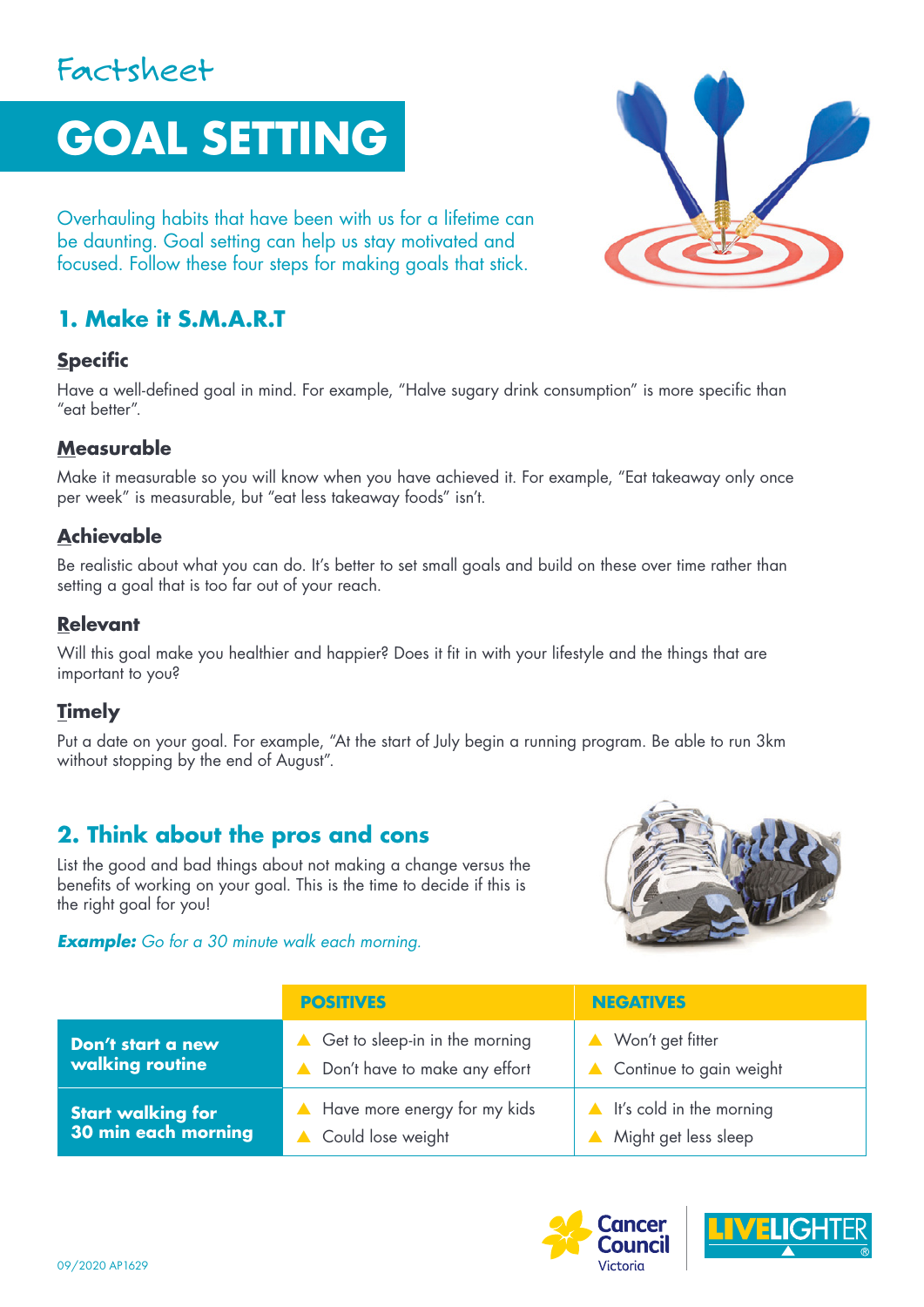# **GOAL SETTING**

# **3. Set yourself up for success**

## **What do you need to do to achieve your goal?**

Make a list of what you need to do and check it off as you achieve each step. For example, if your goal is to eat vegies and dip for your 3pm snack instead of chips, make sure you buy salad vegetables at the start of the week, chop up some vegies the night before and remind yourself to bring a vegie snack to work with you each morning.

# **Check your calendar**

What else is coming up in your life? It may be better not to start a new goal if you can spot short-term risks to success, like a holiday or significant birthday in the next week or two.

## **Think about barriers**

Consider what barriers may stop you from reaching your goal and develop a concrete plan for overcoming these. For example, if you find it hard to resist snacking on biscuits and chocolate when they're in the cupboard, don't buy them in the weekly shop.

## **Share your goal with others**

Tell a friend about your goal or see if they want to join you. This can make the process more fun and it keeps you accountable to someone, which will help you stay on track for the long term.

# **4. Celebrate**

Reward yourself when you achieve your goals. Whether it's a new outfit, a massage or a trip to the beach, find a non-food reward that fits your goals and budget. This will help motivate you to keep up your good work. Before you know it, it will be a habit and be easier to maintain.

If you don't achieve your goals, don't beat yourself up. It is rare for people to succeed completely the first time. In hindsight, your goal may not have been achievable. Think about what you can do differently next time and learn from your experience. Most importantly, keep trying!